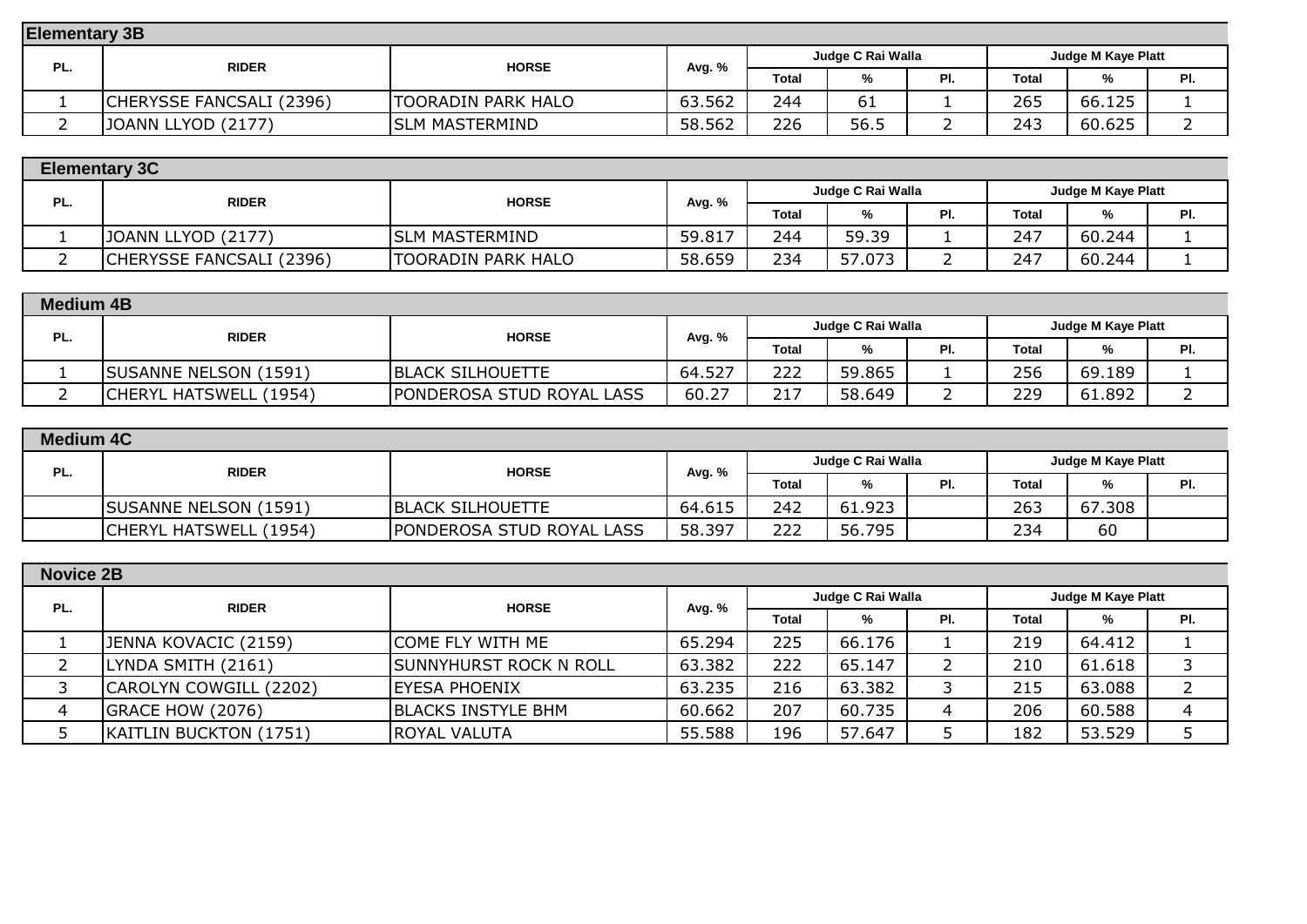| Novice 2C |                        |                               |        |       |                   |     |                    |        |     |  |
|-----------|------------------------|-------------------------------|--------|-------|-------------------|-----|--------------------|--------|-----|--|
| PL.       | <b>RIDER</b>           | <b>HORSE</b>                  | Avg. % |       | Judge C Rai Walla |     | Judge M Kaye Platt |        |     |  |
|           |                        |                               |        | Total | %                 | PI. | Total              | %      | PI. |  |
|           | LYNDA SMITH (2161)     | <b>SUNNYHURST ROCK N ROLL</b> | 62.286 | 218   | 62.286            |     | 218                | 62.286 |     |  |
|           | CAROLYN COWGILL (2202) | <b>EYESA PHOENIX</b>          | 61.571 | 215   | 61.429            |     | 216                | 61.714 |     |  |
|           | GRACE HOW (2076)       | <b>BLACKS INSTYLE BHM</b>     | 61.143 | 204   | 58.143            |     | 225                | 64.143 |     |  |
|           | KAITLIN BUCKTON (1751) | <b>IROYAL VALUTA</b>          | 56     | 202   | 57.714            |     | 190                | 54.286 |     |  |

|     | <b>Participant 1B</b>  |                              |        |       |                          |           |                               |        |     |  |  |
|-----|------------------------|------------------------------|--------|-------|--------------------------|-----------|-------------------------------|--------|-----|--|--|
| PL. | <b>RIDER</b>           | <b>HORSE</b>                 |        |       | Judge C Kendall Measroch |           | <b>Judge Kristine Hancock</b> |        |     |  |  |
|     |                        |                              | Avg. % | Total | %                        | ים<br>гι. | <b>Total</b>                  |        | . . |  |  |
|     | DANIELS (32)<br>ГALIAH | $\sim$ $\sim$<br><b>ULEU</b> | 65.536 | 170   | 63.929                   |           | 188                           | 67.143 |     |  |  |

|     | <b>Participant 1C</b> |              |        |       |                          |     |                               |             |     |  |  |
|-----|-----------------------|--------------|--------|-------|--------------------------|-----|-------------------------------|-------------|-----|--|--|
| PL. |                       | <b>HORSE</b> |        |       | Judge C Kendall Measroch |     | <b>Judge Kristine Hancock</b> |             |     |  |  |
|     | <b>RIDER</b>          |              | Avg. % | Total | %                        | PI. | <b>Total</b>                  | 7ο          | PI. |  |  |
|     | TALIAH DANIELS (17)   | <b>CLEO</b>  | 66.25  | 182   | --<br>ხჂ                 |     | 189                           | $-$<br>67.5 |     |  |  |

|     | <b>Participant 2B</b> |                  |        |                                         |          |     |                      |        |            |  |  |
|-----|-----------------------|------------------|--------|-----------------------------------------|----------|-----|----------------------|--------|------------|--|--|
| PL. | <b>RIDER</b>          | <b>HORSE</b>     | Avg. % | Judge C Rai Walla<br>Judge M Kaye Platt |          |     |                      |        |            |  |  |
|     |                       |                  |        | <b>Total</b>                            | %        | PI. | <b>Total</b>         | 70     | DI.<br>rı. |  |  |
|     | JESSICA PLAYFORD (29) | <b>SUPERNOVA</b> | 64.191 | <b>nn</b><br>∠∠⊥                        | --<br>כס |     | $\sim$ $\sim$<br>216 | 63.382 |            |  |  |

|     | <b>Participant 2C</b>        |                  |        |                   |                           |     |              |        |     |  |  |  |
|-----|------------------------------|------------------|--------|-------------------|---------------------------|-----|--------------|--------|-----|--|--|--|
| PL. | <b>RIDER</b><br><b>HORSE</b> |                  |        | Judge C Rai Walla | <b>Judge M Kaye Platt</b> |     |              |        |     |  |  |  |
|     |                              |                  | Avg. % | <b>Total</b>      | %                         | PI. | <b>Total</b> | %      | PI. |  |  |  |
|     | JESSICA PLAYFORD (29)        | <b>SUPERNOVA</b> | 63.429 | 216               | ピフ・<br>61.571             |     | 229          | 65.286 |     |  |  |  |

| <b>Participant Prep C</b> |                              |              |                          |                                |      |     |                               |              |     |  |
|---------------------------|------------------------------|--------------|--------------------------|--------------------------------|------|-----|-------------------------------|--------------|-----|--|
| PL.                       | <b>HORSE</b><br><b>RIDER</b> |              | Judge C Kendall Measroch |                                |      |     | <b>Judge Kristine Hancock</b> |              |     |  |
|                           |                              |              | Avg. %                   | Total                          | %    | PI. | <b>Total</b>                  | $\mathbf{a}$ | PI. |  |
|                           | FIONA DUFFIE (17)            | <b>TILLY</b> | 66.5                     | $\overline{\phantom{a}}$<br>∸~ | 66.5 |     | 133                           | 66.5         |     |  |

|     | Pony 2B                                  |                          |                                   |                   |                           |     |              |                                        |     |  |  |
|-----|------------------------------------------|--------------------------|-----------------------------------|-------------------|---------------------------|-----|--------------|----------------------------------------|-----|--|--|
| PL. | <b>RIDER</b>                             | <b>HORSE</b>             |                                   | Judge C Rai Walla | <b>Judge M Kaye Platt</b> |     |              |                                        |     |  |  |
|     |                                          |                          | Avg. %                            | <b>Total</b>      | %                         | PI. | <b>Total</b> | %                                      | PI. |  |  |
|     | (2185)<br><b>TICKNER</b><br><b>SARAH</b> | <b>NILTON DEL PIERRO</b> | 1.103<br>$\overline{\phantom{a}}$ | 238               | 69.853                    |     | 246          | ってっ<br>$\overline{\phantom{a}}$<br>ر ر |     |  |  |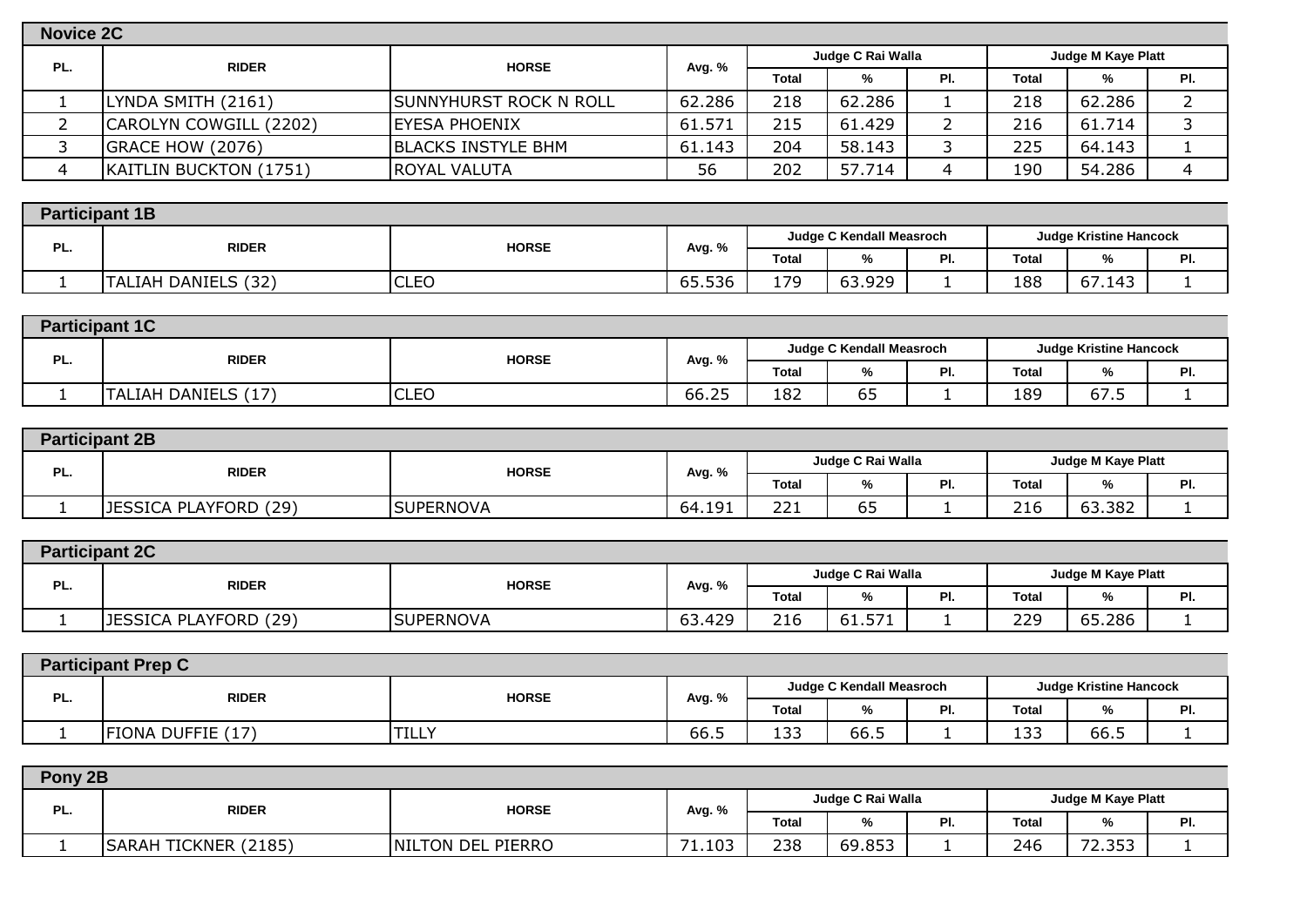|     | <b>Preliminary 1B</b>  |                           |        |              |                          |     |                                 |                                  |     |  |  |  |
|-----|------------------------|---------------------------|--------|--------------|--------------------------|-----|---------------------------------|----------------------------------|-----|--|--|--|
| PL. | <b>RIDER</b>           | <b>HORSE</b>              |        |              | Judge C Kendall Measroch |     | <b>Judge E Kristine Hancock</b> |                                  |     |  |  |  |
|     |                        |                           | Avg. % | <b>Total</b> | %                        | PI. | <b>Total</b>                    | %                                | PI. |  |  |  |
|     | ROSEMARY CASTLE (2098) | <b>ROXLEIGH BELVEDERE</b> | 64.464 | 184          | 65.714                   |     | $\overline{\phantom{a}}$        | $\sim$<br>714<br>63<br>◡◡ . ∠ ⊥⊤ |     |  |  |  |

| PL. | <b>RIDER</b>       | <b>HORSE</b>      |              | Judge C Carly Boon |        |       |   | Judge |  |
|-----|--------------------|-------------------|--------------|--------------------|--------|-------|---|-------|--|
|     |                    | Avg. %            | <b>Total</b> | %                  | PI.    | Total | % | PI.   |  |
|     | DOMINIC JONES (10) | <b>FURST LILY</b> | 68.929       | 193                | 68.929 |       |   |       |  |
|     | JULIE KERSHAW (30) | RULER             | 66.607       | 187                | 66.607 |       |   |       |  |

|     | <b>Unrestricted 1C</b> |                          |        |       |                    |     |       |       |     |  |  |
|-----|------------------------|--------------------------|--------|-------|--------------------|-----|-------|-------|-----|--|--|
| PL. | <b>RIDER</b>           | <b>HORSE</b>             | Avg. % |       | Judge C Carly Boon |     |       | Judge |     |  |  |
|     |                        |                          |        | Total | %                  | PI. | Total | %     | PI. |  |  |
|     | JULIE KERSHAW (30)     | <b>IRULER</b>            | 64.286 | 180   | 64.286             |     |       |       |     |  |  |
|     | REBECCA FIDGE (16)     | <b>JAG FONZARELLI</b>    | 64.286 | 180   | 64.286             |     |       |       |     |  |  |
|     | MEGAN OLIVER (2)       | <b>AVR MY FORTUITOUS</b> | 63.571 | 178   | 63.571             |     |       |       |     |  |  |
|     | DOMINIC JONES (10)     | <b>FURST LILY</b>        | 60     | 168   | 60                 |     |       |       |     |  |  |

|     | <b>Unrestricted 2B</b>    |                                  |        |              |                    |     |              |       |     |  |  |
|-----|---------------------------|----------------------------------|--------|--------------|--------------------|-----|--------------|-------|-----|--|--|
| PL. | <b>RIDER</b>              | <b>HORSE</b>                     | Avg. % |              | Judge C Carly Boon |     |              | Judge |     |  |  |
|     |                           |                                  |        | <b>Total</b> | %                  | PI. | <b>Total</b> | %     | PI. |  |  |
|     | <b>JENNIFER EVANS (5)</b> | <b>CHACE</b>                     | 65.882 | 224          | 65.882             |     |              |       |     |  |  |
|     | MEL JOHNSON (43)          | <b>STRATHROSE ADMIRAL</b>        | 63.971 | 218          | 63.971             |     |              |       |     |  |  |
|     | REBECCA FIDGE (16)        | <b>JAG FONZARELLI</b>            | 63.235 | 215          | 63.235             |     |              |       |     |  |  |
|     | SHIRLEY HOLT (2073)       | <b>HOOLEY DOOLEY ITS TROOPER</b> | 62.5   | 213          | 62.5               |     |              |       |     |  |  |

|     | <b>Unrestricted 2C</b>    |                           |        |              |                    |     |              |  |     |  |  |  |
|-----|---------------------------|---------------------------|--------|--------------|--------------------|-----|--------------|--|-----|--|--|--|
| PL. | <b>RIDER</b>              | <b>HORSE</b>              | Avg. % |              | Judge C Carly Boon |     | Judge        |  |     |  |  |  |
|     |                           |                           |        | <b>Total</b> | %                  | PI. | <b>Total</b> |  | PI. |  |  |  |
|     | <b>JENNIFER EVANS (5)</b> | <b>CHACE</b>              | 61.857 | 217          | 61.857             |     |              |  |     |  |  |  |
|     | MEL JOHNSON (43)          | <b>STRATHROSE ADMIRAL</b> | 61.571 | 216          | 61.571             |     |              |  |     |  |  |  |

|     | <b>Unrestricted 3B</b>        |                     |        |       |                    |     |              |   |           |  |  |  |
|-----|-------------------------------|---------------------|--------|-------|--------------------|-----|--------------|---|-----------|--|--|--|
|     | <b>RIDER</b>                  | <b>HORSE</b>        |        |       | Judge C Carly Boon |     | Judge        |   |           |  |  |  |
| PL. |                               |                     | Avg. % | Total | %                  | PI. | <b>Total</b> | % | ים<br>гι. |  |  |  |
|     | (33)<br><b>CAMILE HOUSTON</b> | <b>ONE SOC DOWN</b> | 61.25  | 245   | 61.25              |     |              |   |           |  |  |  |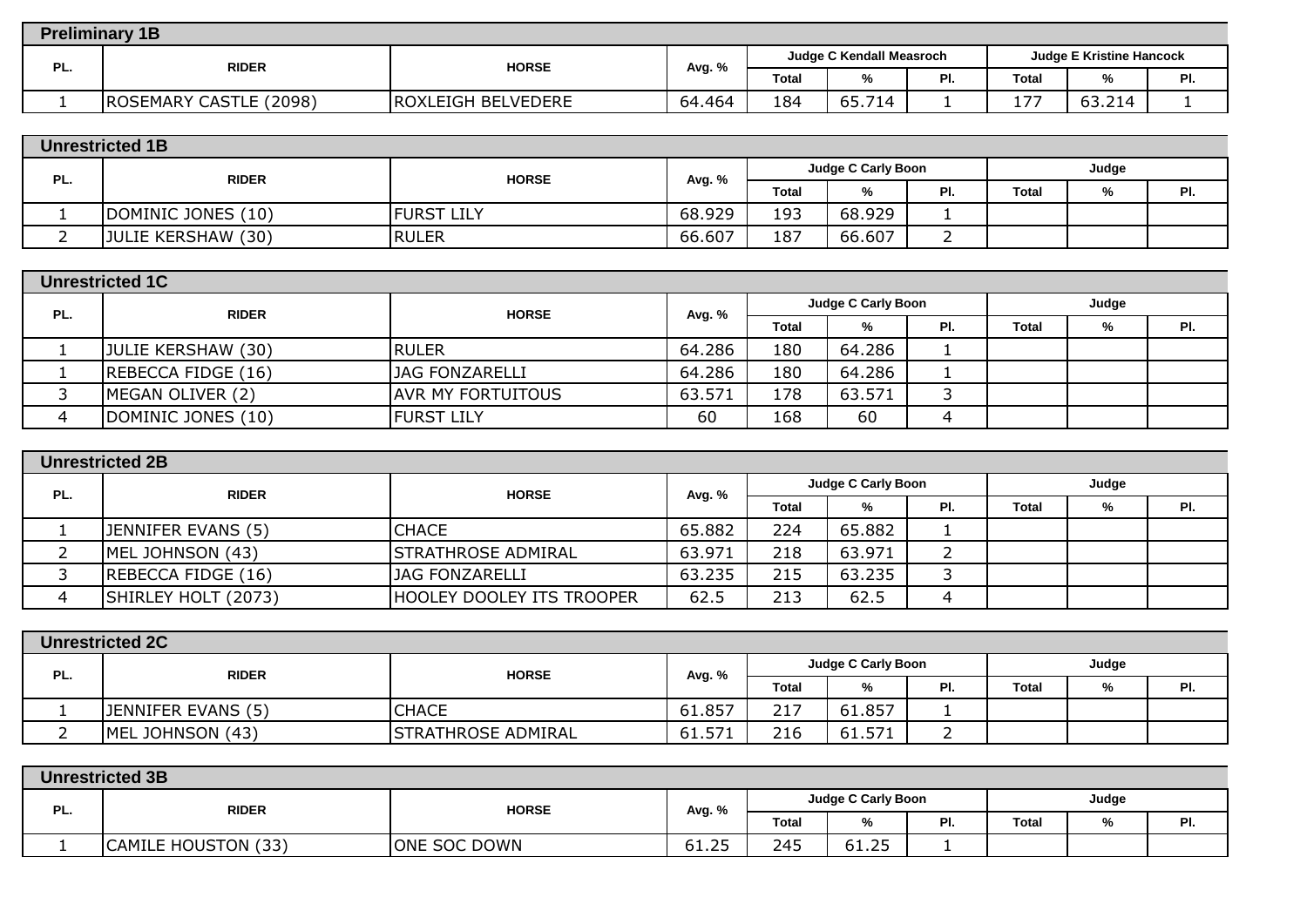|     | <b>Unrestricted 3C</b> |                     |        |                    |        |     |              |   |     |  |  |
|-----|------------------------|---------------------|--------|--------------------|--------|-----|--------------|---|-----|--|--|
| PL. | <b>RIDER</b>           | <b>HORSE</b>        |        | Judge C Carly Boon |        |     | Judge        |   |     |  |  |
|     |                        |                     | Avg. % | Total              | %      | PI. | <b>Total</b> | % | PI. |  |  |
|     | CAMILE HOUSTON (33)    | <b>ONE SOC DOWN</b> | 61.341 | 252<br>້           | 61.341 |     |              |   |     |  |  |

|     | <b>Unrestricted Pony 1B</b> |                         |        |                    |        |     |              |  |     |  |
|-----|-----------------------------|-------------------------|--------|--------------------|--------|-----|--------------|--|-----|--|
|     |                             | <b>HORSE</b>            |        | Judge C Carly Boon |        |     | Judge        |  |     |  |
| PL. | <b>RIDER</b>                |                         | Avg. % | <b>Total</b>       | %      | PI. | <b>Total</b> |  | . . |  |
|     | LIZZY RITCHIE (12)          | <b>KERULEN SPYCRAFT</b> | 66.964 | 188                | 66.964 |     |              |  |     |  |

|     | <b>Unrestricted Pony 1C</b> |                         |        |                    |            |     |              |   |     |  |  |  |
|-----|-----------------------------|-------------------------|--------|--------------------|------------|-----|--------------|---|-----|--|--|--|
| PL. | <b>RIDER</b>                | <b>HORSE</b>            |        | Judge C Carly Boon |            |     | Judge        |   |     |  |  |  |
|     |                             |                         | Avg. % | <b>Total</b>       | %          | PI. | <b>Total</b> | % | PI. |  |  |  |
|     | LIZZY RITCHIE (12)          | <b>KERULEN SPYCRAFT</b> | כס     | 182                | $ -$<br>כס |     |              |   |     |  |  |  |

|     | <b>Unrestricted Pony Prep A</b> |                        |        |                            |        |     |              |  |     |  |  |  |
|-----|---------------------------------|------------------------|--------|----------------------------|--------|-----|--------------|--|-----|--|--|--|
| PL. | <b>RIDER</b>                    | <b>HORSE</b>           |        | <b>Judge C Adele Curry</b> |        |     | Judge        |  |     |  |  |  |
|     |                                 |                        | Avg. % | <b>Total</b>               | %      | -۱. | <b>Total</b> |  | . . |  |  |  |
|     | KATIE PRESLAND (34)             | <b>WYNARA MARKSMAN</b> | 65.263 | 124                        | 65.263 |     |              |  |     |  |  |  |

| <b>Unrestricted Pony Prep C</b> |                     |                 |        |                     |       |     |       |   |       |  |
|---------------------------------|---------------------|-----------------|--------|---------------------|-------|-----|-------|---|-------|--|
| PL.                             | <b>RIDER</b>        | <b>HORSE</b>    | Avg. % | Judge C Adele Curry |       |     | Judge |   |       |  |
|                                 |                     |                 |        | <b>Total</b>        | %     | PI. | Total | % | D<br> |  |
|                                 | KATIE PRESLAND (34) | WYNARA MARKSMAN | 65.25  | 131                 | 65.25 |     |       |   |       |  |
|                                 |                     |                 |        |                     |       |     |       |   |       |  |

|     | <b>Unrestricted Prep A</b>  |                              |        |       |                     |     |              |   |     |  |  |
|-----|-----------------------------|------------------------------|--------|-------|---------------------|-----|--------------|---|-----|--|--|
| PL. | <b>RIDER</b>                | <b>HORSE</b>                 | Avg. % |       | Judge C Adele Curry |     | Judge        |   |     |  |  |
|     |                             |                              |        | Total | %                   | PI. | <b>Total</b> | % | PI. |  |  |
|     | ANITA MOSS (4)              | <b>BRENCHINRIDGE FREEDOM</b> | 71.842 | 137   | 71.842              |     |              |   |     |  |  |
|     | <b>SUSANNAH DRAPER (18)</b> | <b>MISS BROLGA</b>           | 61.842 | 118   | 61.842              |     |              |   |     |  |  |
|     | <b>ASHLEIGH POTTS (19)</b>  | LEDGE                        | 60.789 | 116   | 60.789              |     |              |   |     |  |  |